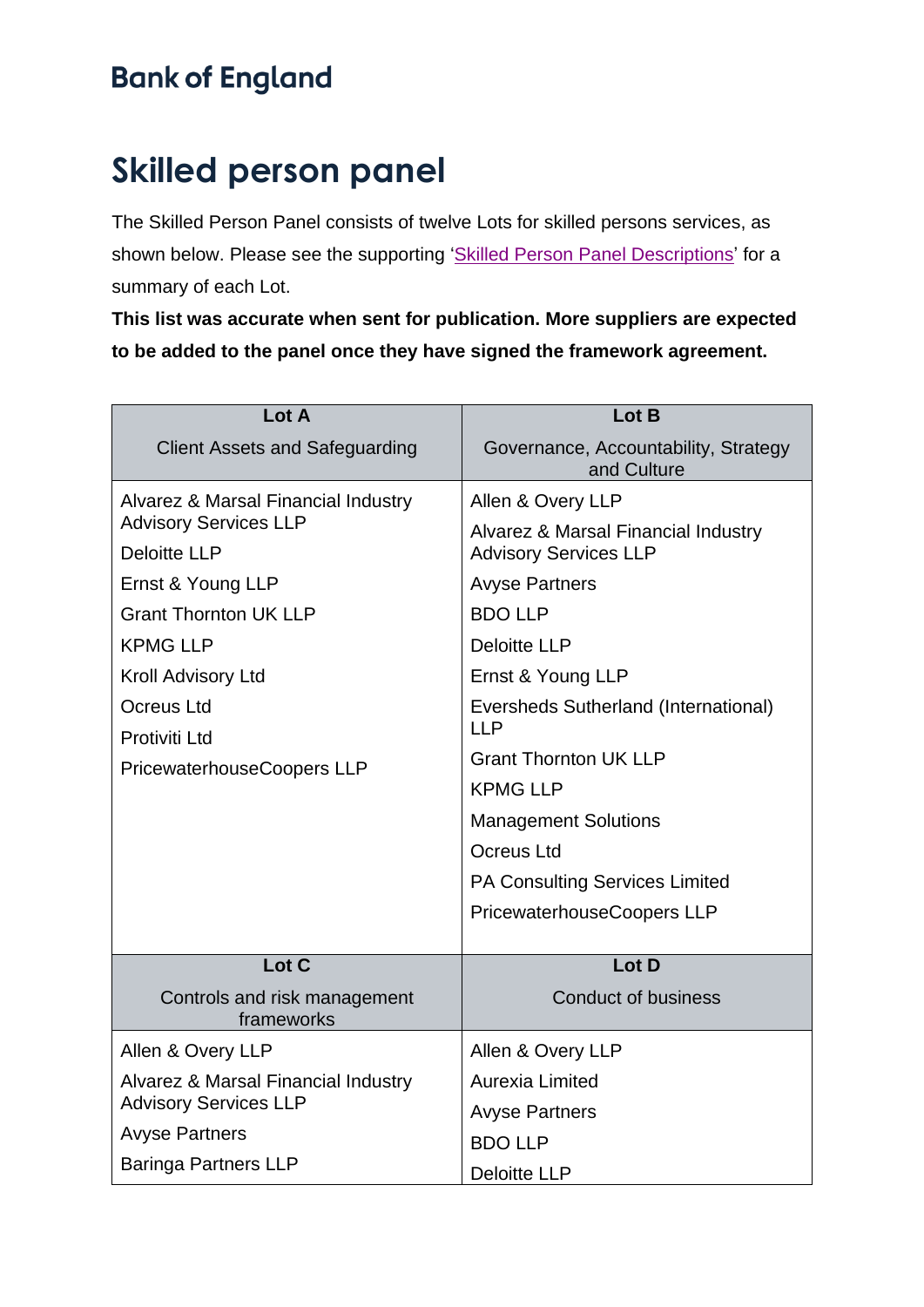| <b>BDO LLP</b>                        | Ernst & Young LLP                                                                                                                            |
|---------------------------------------|----------------------------------------------------------------------------------------------------------------------------------------------|
| <b>Deloitte LLP</b>                   | Eversheds Sutherland (International)                                                                                                         |
| Ernst & Young LLP                     | <b>LLP</b>                                                                                                                                   |
| Eversheds Sutherland (International)  | <b>Grant Thornton UK LLP</b>                                                                                                                 |
| <b>LLP</b>                            | <b>KPMG LLP</b>                                                                                                                              |
| <b>Grant Thornton UK LLP</b>          | <b>Ocreus Ltd</b>                                                                                                                            |
| Guidehouse Europe Limited             | <b>PA Consulting Services Limited</b>                                                                                                        |
| <b>KPMG LLP</b>                       | PricewaterhouseCoopers LLP                                                                                                                   |
| <b>PA Consulting Services Limited</b> |                                                                                                                                              |
|                                       |                                                                                                                                              |
| Lot E                                 | Lot F                                                                                                                                        |
| <b>Financial crime</b>                | Prudential - Deposit takers, recognised<br>clearing houses, Central Securities<br>Depositories and PRA-designated<br><b>Investment Firms</b> |
| <b>Avyse Partners</b>                 | Alvarez & Marsal Financial Industry                                                                                                          |
| <b>Deloitte LLP</b>                   | <b>Advisory Services LLP</b>                                                                                                                 |
| Ernst & Young LLP                     | <b>Baringa Partners LLP</b>                                                                                                                  |
| Eversheds Sutherland (International)  | <b>BDO LLP</b>                                                                                                                               |
| <b>LLP</b>                            | <b>Deloitte LLP</b>                                                                                                                          |
| <b>Exiger Limited</b>                 | Ernst & Young LLP                                                                                                                            |
| <b>Grant Thornton UK LLP</b>          | <b>Grant Thornton UK LLP</b>                                                                                                                 |
| Guidehouse Europe Limited             | <b>KPMG LLP</b>                                                                                                                              |
| <b>KPMG LLP</b>                       | Kroll Advisory Ltd                                                                                                                           |
| <b>Ocreus Ltd</b>                     | <b>PricewaterhouseCoopers LLP</b>                                                                                                            |
| <b>Oliver Wyman Limited</b>           |                                                                                                                                              |
| <b>Plenitude Consulting Limited</b>   |                                                                                                                                              |
| Lot G                                 | Lot H                                                                                                                                        |
| Prudential - Insurance                | Prudential - Adequate Financial<br>Resources for FCA solo-regulated firms                                                                    |
| Accenture (UK) Limited                | Alvarez & Marsal Financial Industry                                                                                                          |
| <b>Barnett Waddingham LLP</b>         | <b>Advisory Services LLP</b>                                                                                                                 |
| <b>BDO LLP</b>                        | <b>BDO LLP</b>                                                                                                                               |
| <b>Deloitte LLP</b>                   | <b>Complyport Limited</b>                                                                                                                    |
| Ernst & Young LLP                     | <b>Deloitte LLP</b>                                                                                                                          |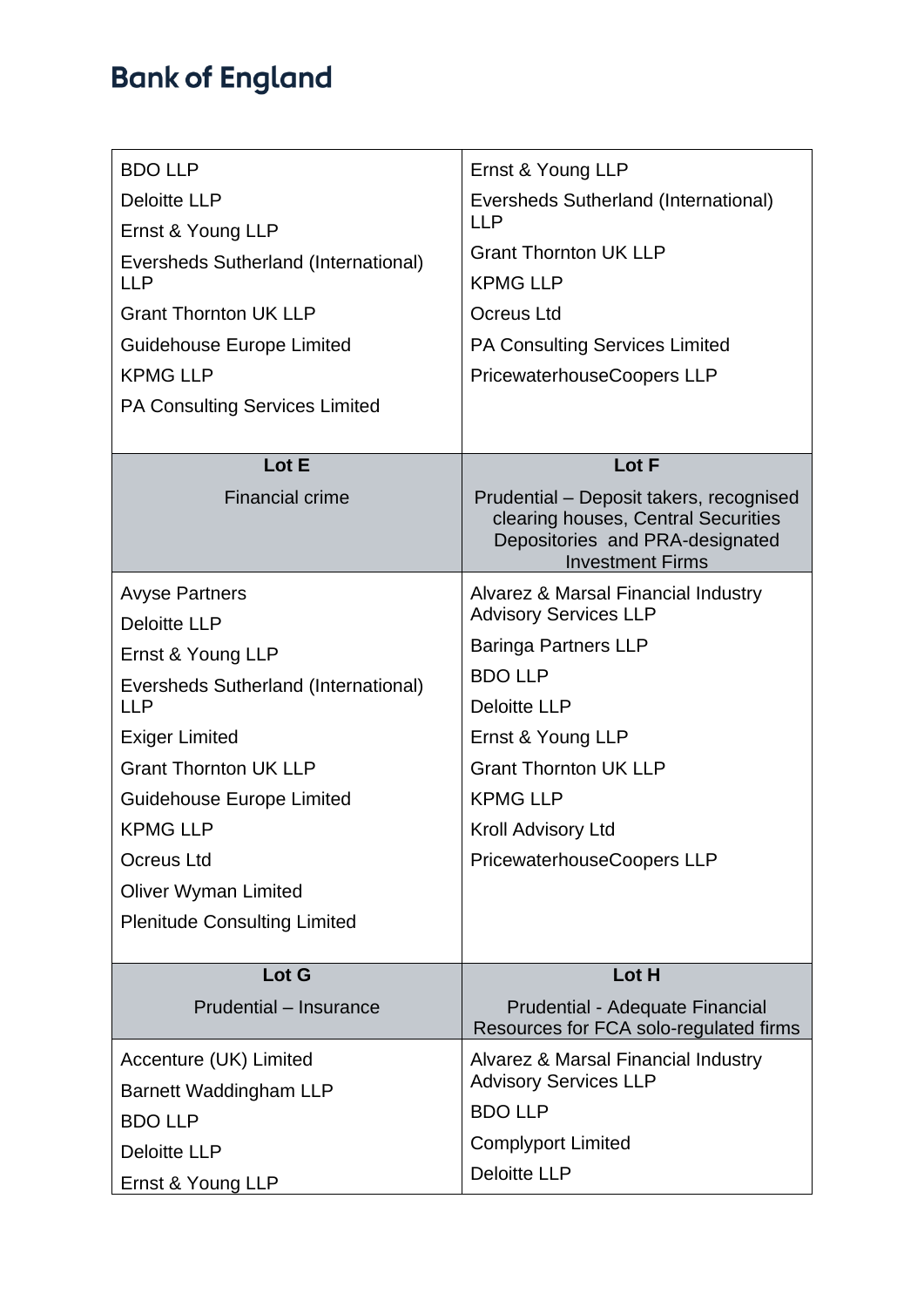| <b>Grant Thornton UK LLP</b>                       | Ernst & Young LLP                   |
|----------------------------------------------------|-------------------------------------|
| <b>KPMG LLP</b>                                    | <b>Grant Thornton UK LLP</b>        |
| Lane, Clark & Peacock LLP                          | <b>KPMG LLP</b>                     |
| <b>Management Solutions</b>                        | Kroll Advisory Ltd                  |
| <b>Milliman LLP</b>                                | <b>Management Solutions</b>         |
| <b>Oliver Wyman Limited</b>                        | <b>Ocreus Ltd</b>                   |
| <b>Protiviti Limited</b>                           | <b>Oliver Wyman Limited</b>         |
| PricewaterhouseCoopers LLP                         | PricewaterhouseCoopers LLP          |
| <b>Steve Dixon Associates LLP</b>                  |                                     |
|                                                    |                                     |
| Lot I                                              | Lot J                               |
| Technology and Information<br>Management           | <b>CBEST Threat Intelligence</b>    |
| <b>Alvarez &amp; Marsal Financial Industry</b>     | Accenture (UK) Limited              |
| <b>Advisory Services LLP</b>                       | <b>Orpheus Cyber Limited</b>        |
| <b>BDO LLP</b>                                     | PricewaterhouseCoopers LLP          |
| Capgemini Invent                                   | <b>Security Alliance Limited</b>    |
| <b>Deloitte LLP</b>                                |                                     |
| Ernst & Young LLP                                  |                                     |
| Eversheds Sutherland (International)<br><b>LLP</b> |                                     |
| <b>Grant Thornton UK LLP</b>                       |                                     |
| <b>KPMG LLP</b>                                    |                                     |
| <b>Mason Advisory Limited</b>                      |                                     |
| <b>PA Consulting Services Limited</b>              |                                     |
| <b>Protiviti Limited</b>                           |                                     |
| PricewaterhouseCoopers LLP                         |                                     |
| The Berkeley Partnership LLP                       |                                     |
| Lot K                                              | Lot L                               |
| <b>CBEST Penetration Testing</b>                   | <b>Credit Rating Agencies</b>       |
| Accenture (UK) Limited                             | <b>DBRS Ratings Limited</b>         |
| <b>Cyberis Limited</b>                             | Kroll Bond Rating Agency UK Limited |
| <b>Deloitte LLP</b>                                |                                     |